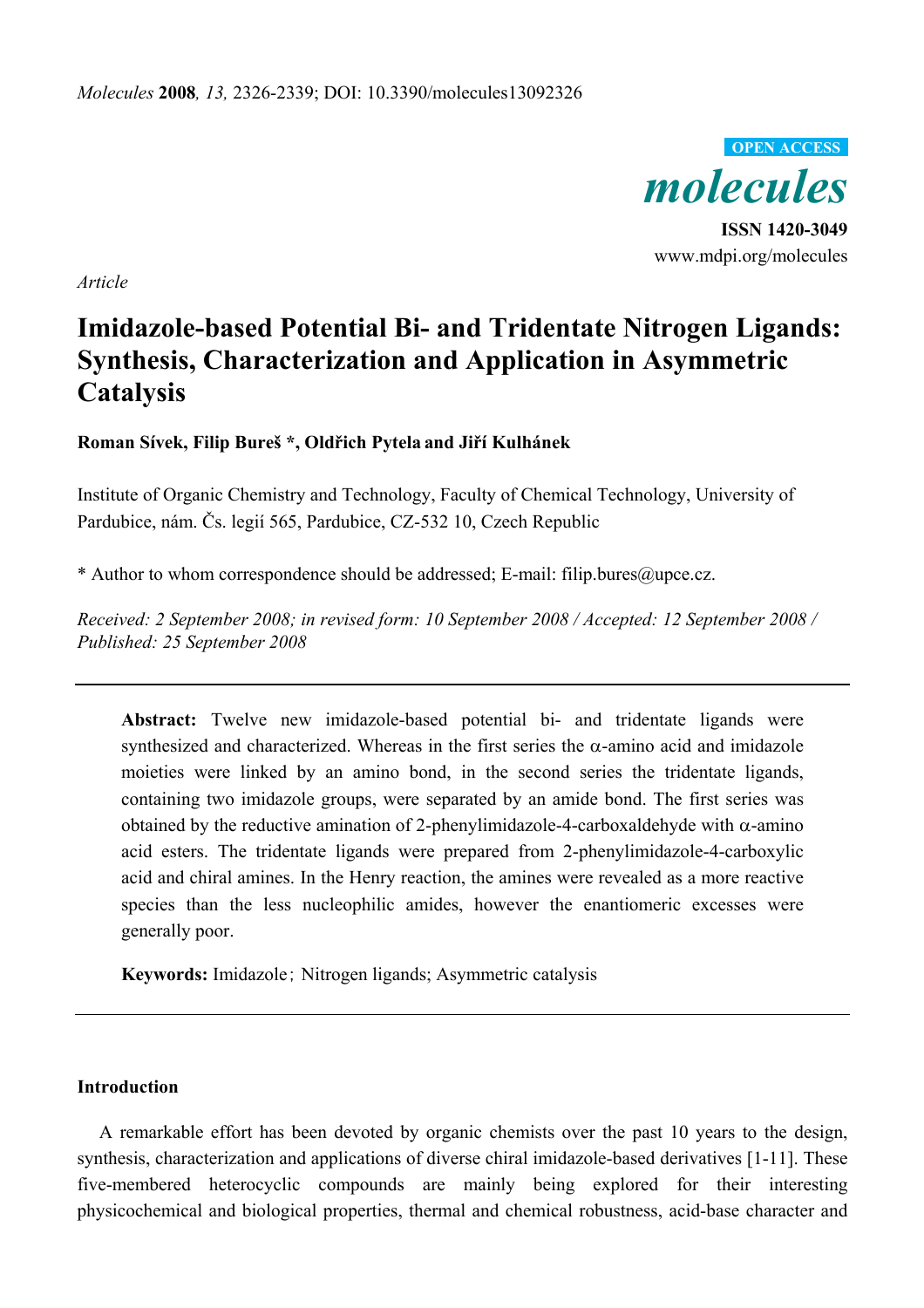possible tautomerism, and last but not least, for their easy synthesis and possible manifold functionalization. Imidazole is frequently found as part of a large number of biologically and medicinally significant substances [12, 13] e.g. histidine and its derivatives or as part of the purine skeleton [14]. More recently, imidazole and its derivatives became of interest due to their ability to bind various transition metals [15-16]. In such complexes, the imidazole with its two nitrogen atoms serves as a coordination part of the molecule whereas the chiral auxiliaries at positions 1, 2, 4 or 5 provide an overall asymmetrical environment. This way, designed complexes were able to perform as promising candidates for application in a wide range of asymmetric reactions involving e.g. the Henry reaction [17], conjugate addition [18], addition of dialkylzinc to aldehydes [19], allylation [20], epoxidation and cyclopropanation [21], oxidation [22] or transfer hydrogenation [23].

Several readily available enantiopure precursors such as  $\alpha$ -amino acids [2, 4, 5, 7], chiral amines [9], 1,2-amino alcohols [6,10] or  $\alpha$ -(acetyloxy)aldehydes [8] were already utilized as a convenient starting material in the synthesis of the chiral imidazole derivatives. Recently, we reported on the synthesis and application of the 2-phenylimidazolecarboxamides **1** featuring an amino acid motive [24], as well as on the tridentate ligands 2 prepared from  $\alpha$ -amino acids containing two imidazole groups linked through an amino bond [17] (Scheme 1). Having established the synthesis and catalytic activity of these two classes of compounds bearing either amino or amide bonds and featuring motives from essential  $\alpha$ -amino acids, we turned our attention to the synthesis and investigation of their counterparts. Structures of the two newly proposed ligand series are also depicted in Scheme 1. Whereas the first class of compounds **3** comprises molecules bearing an amino acid residue linked by an amino bond, the second **4** contains two imidazole groups linked by an amide bond. Here we report the synthesis of the two new ligand classes **3** and **4**, thus allowing a systematical investigation of the amino vs. amide linkers between the  $\alpha$ -amino acid residues and the chelating imidazole moiety (ie. comparing series **1** vs. **3** and **2** vs. **4**, respectively) and their influence on the catalytic activity in chosen asymmetric reactions.

#### **Scheme 1.** Known and newly proposed imidazole-based ligands.

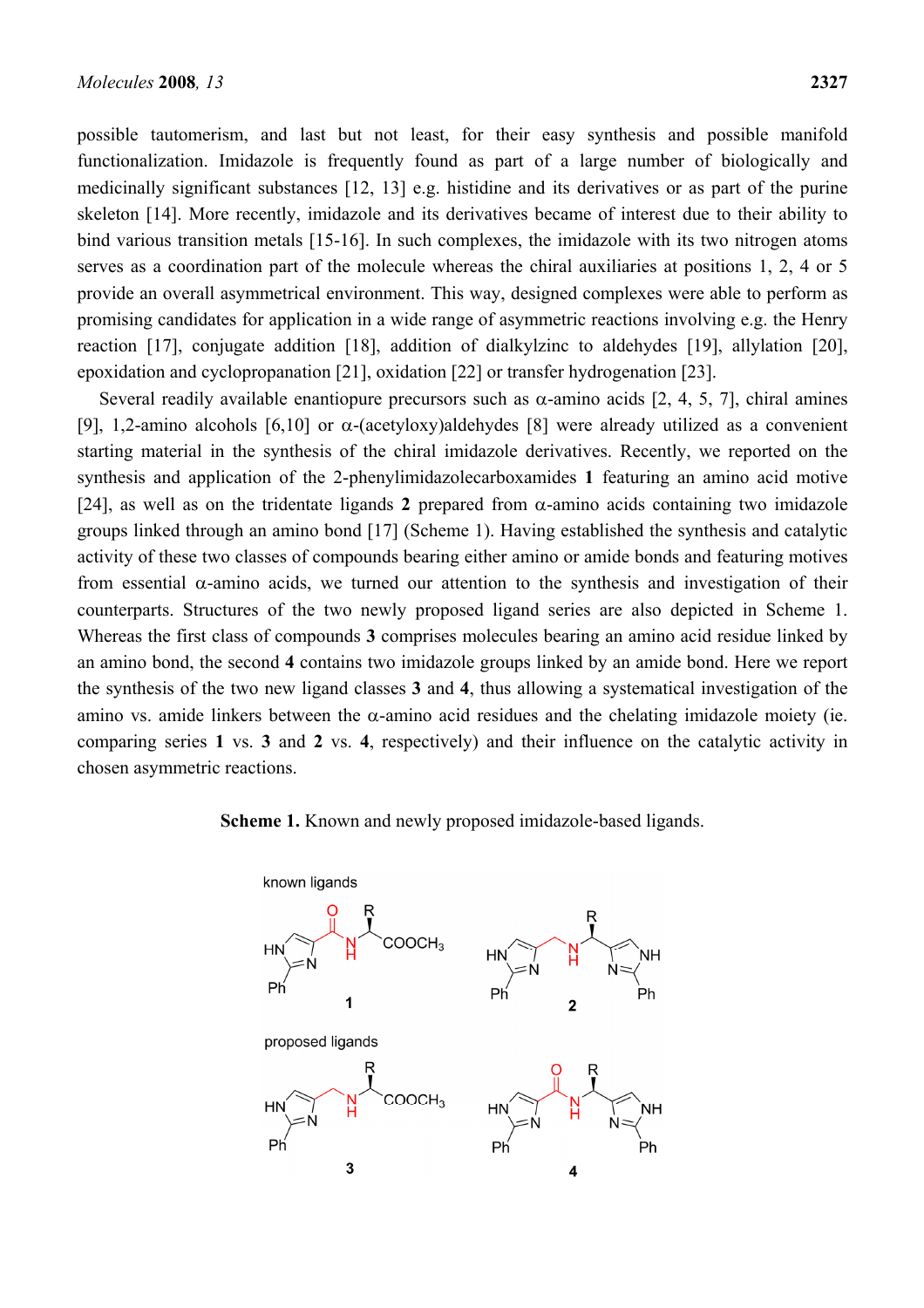#### **Results and Discussion**

#### *Ligand synthesis*

Our synthetic approach to the first series **3** resembles those used for the synthesis of the precedent tridentate ligands [17]. This reaction involves a simple condensation between 2-phenylimidazole-4 carboxaldehyde and free amines ( $\alpha$ -amino acid esters) affording unstable imines that were directly reduced *in-situ* using the H<sub>2</sub>/Pd/C system (Scheme 2, Table 1). The starting 2-phenylimidazole-4carboxaldehyde is accessible via condensation of dihydroxyacetone with benzamidine in liquid ammonia and oxidation of the resulting hydroxymethyl intermediate with concentrated nitric acid [25]. The amino acid esters hydrochlorides were prepared by a known method [26], whereas the free amino bases were liberated *in-situ* using triethylamine.

**Scheme 2.** The reductive amination leading to ligands **3a-f**.



| Comp.          | <b>R</b> / Source of chirality       | Yield $[\%]$ | e.e. $[%]$ | $[\alpha]_D^{20}$ (c 0.05, CH <sub>3</sub> OH) |
|----------------|--------------------------------------|--------------|------------|------------------------------------------------|
| 3a             | $CH3 / (S)$ -Alanine                 | 56           | > 95       | $-8.9$                                         |
| 3 <sub>b</sub> | $CH(CH3)2 / (S)$ -Valine             | 73           | > 95       | $-22.8$                                        |
| 3c             | $CH_2CH(CH_3)_2 / (S)$ -Leucine      | 34           | > 95       | $-22.0$                                        |
| 3d             | $CH(CH_3)CH_2CH_3 / (S)$ -Isoleucine | 38           | > 95       | $-9.2$                                         |
| 3e             | $CH2Ph / (S)$ -Phenylalanine         | 66           | > 95       | $-13.4$                                        |
| 3f             | Ph $/(R)$ -Phenylglycine             | 23           | > 95       | $-16.7$                                        |

**Table 1.** Bidentate ligands **3a-f**.

Synthesis of the second series **4** started from 2-phenyl-4-carboxylic acid **5** and its activation through acylchlorides (Method A) or mixed anhydrides (Method B, see the Experimental section for more details). Although alternative and more convenient methods for activation of the carboxylic function are well known (e.g. transformation into esters or *in-situ* activation using DCC or CDI), we found these methods unfeasible for **5** [24]. Thus, only **5** activated in the two ways mentioned could be condensed with the chiral amines **6a-e** (Scheme 3, Table 2) obtained from the corresponding *N*-Cbz-αamino acids and their transformation into the corresponding  $\alpha$ -diazoketones and  $\alpha$ -bromoketones, respectively, followed by condensation with benzamidine. Finally, Cbz-group removal afforded the desired free amines **6a-e** [4]. In addition, the commercially available (*S*)-1-phenylethanamine **6f** was employed as the starting chiral amine as well as affording the bidentate ligand **4f**.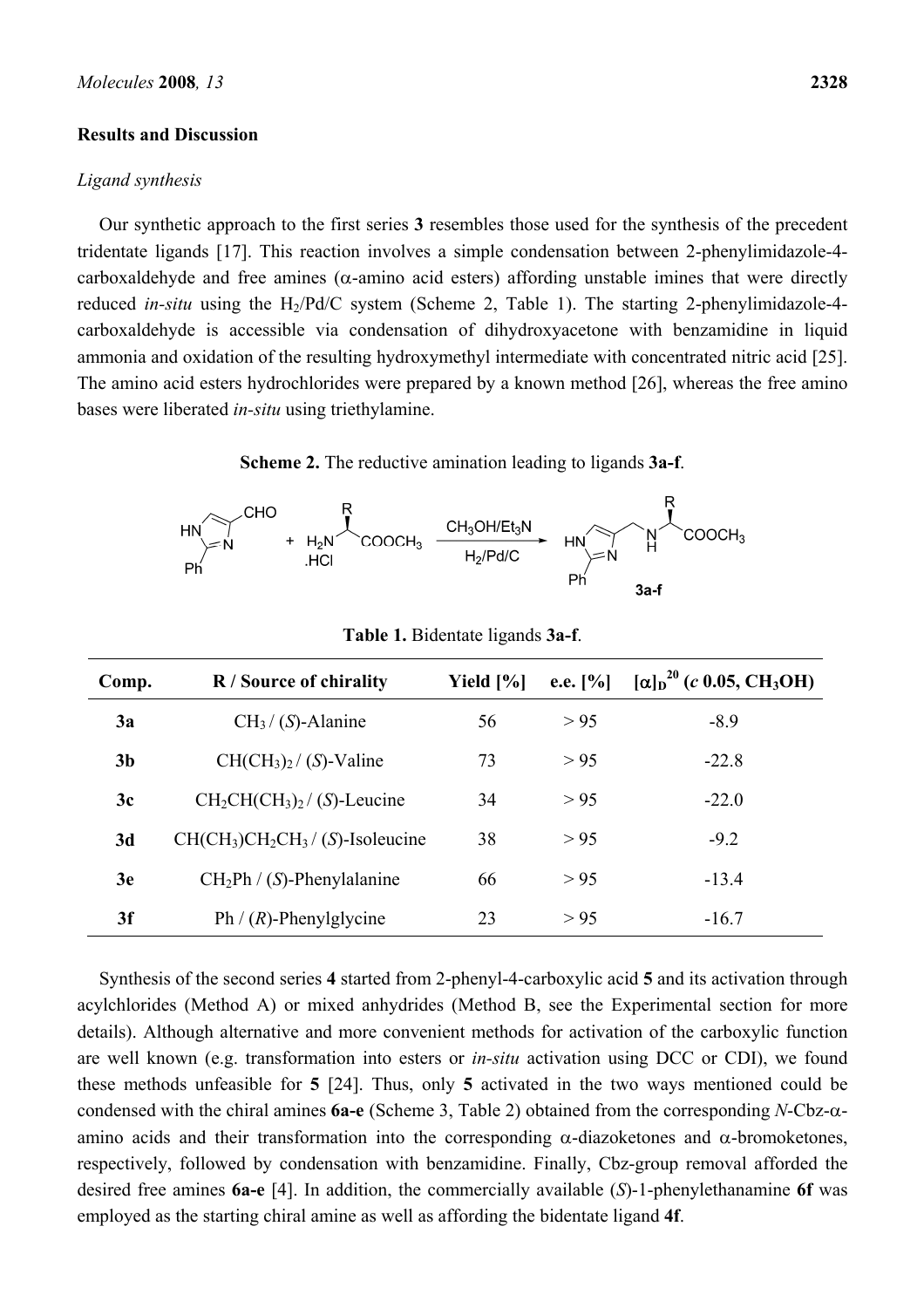

**Scheme 3.** Synthesis of tridentate ligands **4a-e** and ligand **4f**.

Comparing both methods, Method B utilizing mixed anhydrides was operationally simpler, providing also higher yields, while the yields were solely affected by the undesired formation of the carbamic function on the imidazole nitrogen. Both the activating or condensing steps require careful pH control. Triethylamine as a base maintained the free reactive amino group while scavenging the hydrogen chloride produced during both reactions. The optimal pH value was revealed to be about 9 (possible risk of racemization at higher pH values).

| Comp.          | R / Source of chirality              | $Yield^{[a]}$<br>[%] | e.e.<br>[%] | $\alpha$ <sub>b</sub> <sup>20</sup><br>(c 0.05, CH <sub>3</sub> OH) |  |  |
|----------------|--------------------------------------|----------------------|-------------|---------------------------------------------------------------------|--|--|
| 4a             | $CH3 / (S)$ -Alanine                 | 23/24                | > 95        | $+95.6$                                                             |  |  |
| 4 <sub>b</sub> | $CH(CH3)2 / (S)$ -Valine             | 30/35                | > 95        | $+48.0$                                                             |  |  |
| 4c             | $CH2CH(CH3)2 / (S)$ -Leucine         | 16/25                | > 95        | $+48.8$                                                             |  |  |
| 4d             | $CH(CH_3)CH_2CH_3 / (S)$ -Isoleucine | 13/34                | > 95        | $+36.0$                                                             |  |  |
| 4e             | $CH2Ph / (S)$ -Phenylalanine         | 17/22                | > 95        | $+33.0$                                                             |  |  |
| 4f             | $CH3 / (S)$ -1-Phenylethanamine      | 44/42                | > 95        | $+142.0$                                                            |  |  |

**Table 2.** Tridentate **4a-e** and bidentate ligand **4f**.

[a] Isolated yields for Methods A/B

*Asymmetric catalysis* 

Enantioselectivities of the ligands prepared were examined in the Henry reaction [27]. Its asymmetric version involves a reaction between aldehyde and nitroalkane catalyzed by the chiral ligands chelating mainly copper (II) [28, 29], zinc [30] or rare earth metal salts [31] (Scheme 4).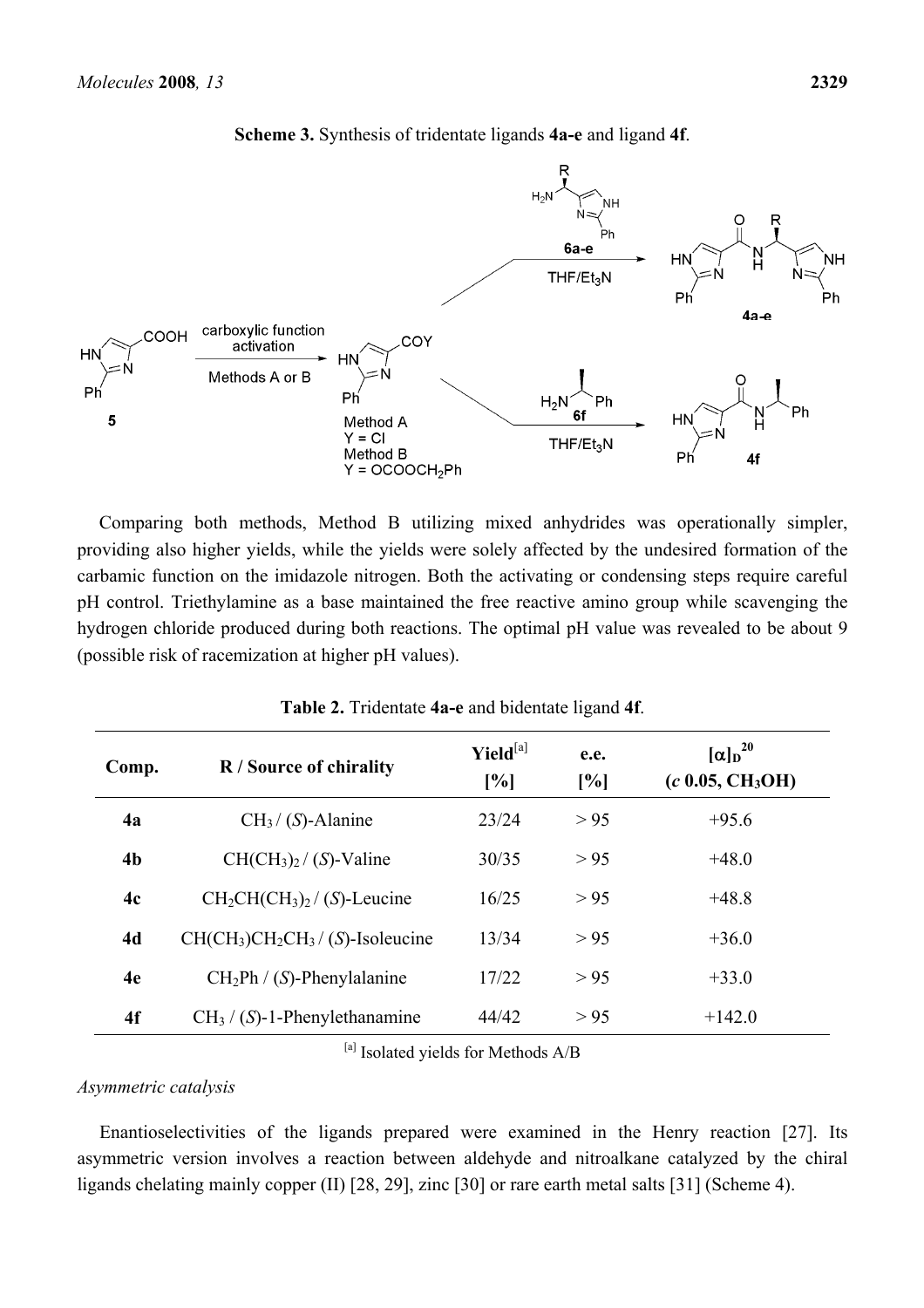**Scheme 4.** Asymmetric version of the Henry reaction.



This reaction serves as a basic screening of the enantioselectivity giving the first insight into the catalytic behaviour of the studied ligands. The yields and enantiomeric excesses (ee) achieved for ligands **3a-f** and **4a-f** as well as for the precedent ligands **1a-f** [24] and **2a-c, 2e** [17] are summarized in Table 3. When comparing the attained chemical yields for series **1** and **3**, we can deduce that the amines (series **3**) are more efficient catalysts/bases than less nucleophilic amides (series **1**).

| Ŗ<br>COOCH <sub>3</sub><br>'n<br>HN<br>Ph |                                   |                |              |                         | Ŗ<br>'N<br>H<br>HN<br>`NΗ<br>N=<br>Ph<br>Ph |                                   |                |              |            |
|-------------------------------------------|-----------------------------------|----------------|--------------|-------------------------|---------------------------------------------|-----------------------------------|----------------|--------------|------------|
| Lig.                                      | $\mathbf R$                       | Y              | Yield<br>[%] | ee<br>[%]               | Lig.                                        | $\mathbf R$                       | Y              | Yield<br>[%] | ee<br>[%]  |
| 3a                                        | CH <sub>3</sub>                   | H, H           | 98           | 10                      | 4a                                          | CH <sub>3</sub>                   | $\overline{O}$ | 94           | $10\,$     |
| 3 <sub>b</sub>                            | CH(CH <sub>3</sub> ) <sub>2</sub> | H, H           | 96           | $\boldsymbol{7}$        | 4 <sub>b</sub>                              | CH(CH <sub>3</sub> ) <sub>2</sub> | $\mathbf{O}$   | 91           | $\sqrt{6}$ |
| 3c                                        | $CH2CH(CH3)2$                     | H, H           | 94           | 15                      | 4c                                          | $CH2CH(CH3)2$                     | $\mathcal{O}$  | 94           | 14         |
| 3d                                        | $CH(CH3)CH2CH3$                   | H, H           | 97           | $10\,$                  | 4d                                          | $CH(CH3)CH2CH3$                   | $\mathbf{O}$   | 89           | 8          |
| 3e                                        | CH <sub>2</sub> Ph                | H, H           | 95           | 14                      | 4e                                          | CH <sub>2</sub> Ph                | $\Omega$       | 99           | 15         |
| 3f                                        | ${\rm Ph}$                        | H, H           | 93           | $\mathbf{9}$            | 4f                                          | see Scheme 3                      | $\mathcal{O}$  | 91           | 5          |
| $1a^{[a]}$                                | CH <sub>3</sub>                   | $\overline{O}$ | 79           | $\,1\,$                 | $2a^{[b]}$                                  | CH <sub>3</sub>                   | H, H           | 94           | 13         |
| $1b^{[a]}$                                | CH(CH <sub>3</sub> ) <sub>2</sub> | $\overline{O}$ | 84           | $\overline{\mathbf{3}}$ | $2b^{[b]}$                                  | CH(CH <sub>3</sub> ) <sub>2</sub> | H, H           | 95           | 13         |
| $1e^{[a]}$                                | $CH2CH(CH3)2$                     | $\mathcal{O}$  | 85           | $8\,$                   | $2c^{[b]}$                                  | $CH2CH(CH3)2$                     | H, H           | 96           | 15         |
| $1d^{[a]}$                                | $CH(CH3)CH2CH3$                   | $\mathcal{O}$  | 91           | $\overline{4}$          | $2d^{[c]}$                                  | $CH(CH3)CH2CH3$                   | H, H           |              |            |
| $1e^{[a]}$                                | CH <sub>2</sub> Ph                | $\overline{O}$ | 90           | $\mathfrak{Z}$          | $2e^{[b]}$                                  | CH <sub>2</sub> Ph                | H, H           | 96           | 19         |
| $1f^{[a]}$                                | ${\rm Ph}$                        | $\mathcal{O}$  | $70\,$       | $\overline{4}$          |                                             |                                   |                |              |            |

**Table 3.** The Henry reaction – yields and enantiomeric excesses.

<sup>[a]</sup> Taken from Ref. [24]<sup>[b]</sup> Taken from Ref. [17]<sup>[c]</sup> No available data.

Although the enantiomeric excesses for both series are poor, the attained ee values have the same trend as those for the chemical yields. As a general trend, the attained ee's increase throughout the data in Table 3 along with an increased bulk of the substituent R (e.g. the highest ee measured for derivatives with bulky benzyl group – ligands **3e** and **4e**). Comparison of the chemical yields for series **2** and **4** is less straightforward. The catalytic activity/basicity of the tridentate ligands is most likely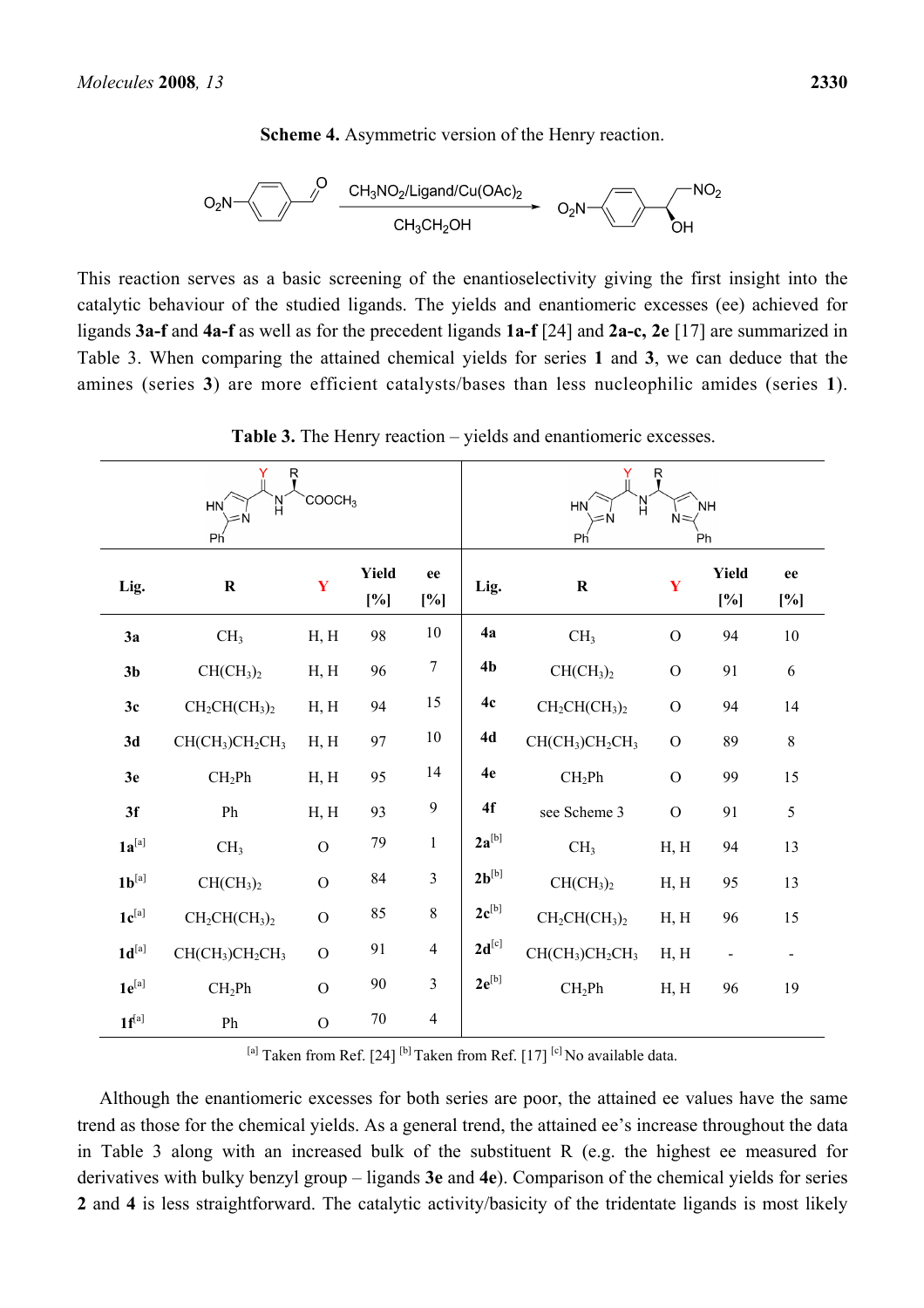given by the presence of two imidazole moieties. However, the attained enantiomeric excesses were slightly higher for the amines (series **2**).

## **Conclusions**

We have synthesized two new classes of compounds bearing either amino or amide bonds. The first series 3, where an imidazole ring and  $\alpha$ -amino acid ester auxiliaries were linked via an amine, was obtained by the simple reductive amination. The second series **4** was comprised of tridentate ligands containing two 2-phenylimidazole groups bonded through an amide bond. Tridentate ligands **4e**-**f** were prepared from the corresponding 2-phenyl-4-carboxylic acid employing two activation methods followed by condensation with either synthetically accessible or commercially available amines. The method of activation utilizing benzylchloroformate (Method B) proved to be more efficient than the method proceeding through the corresponding acylchloride (Method A). The optical purities of compounds **3a-f** as well as **4a-f** preserve those from the starting α-amino acids or amines used (as determined by <sup>1</sup>H-NMR spectra measured with Mosher's acid; for representative <sup>1</sup>H-NMR spectra see Figures 1 and 2).

**Figure 1.** <sup>1</sup>H-NMR spectra of (*S*)-4b measured with (*R*)-Mosher's acid ( $d_6$ -acetone) used for the ee's determination.

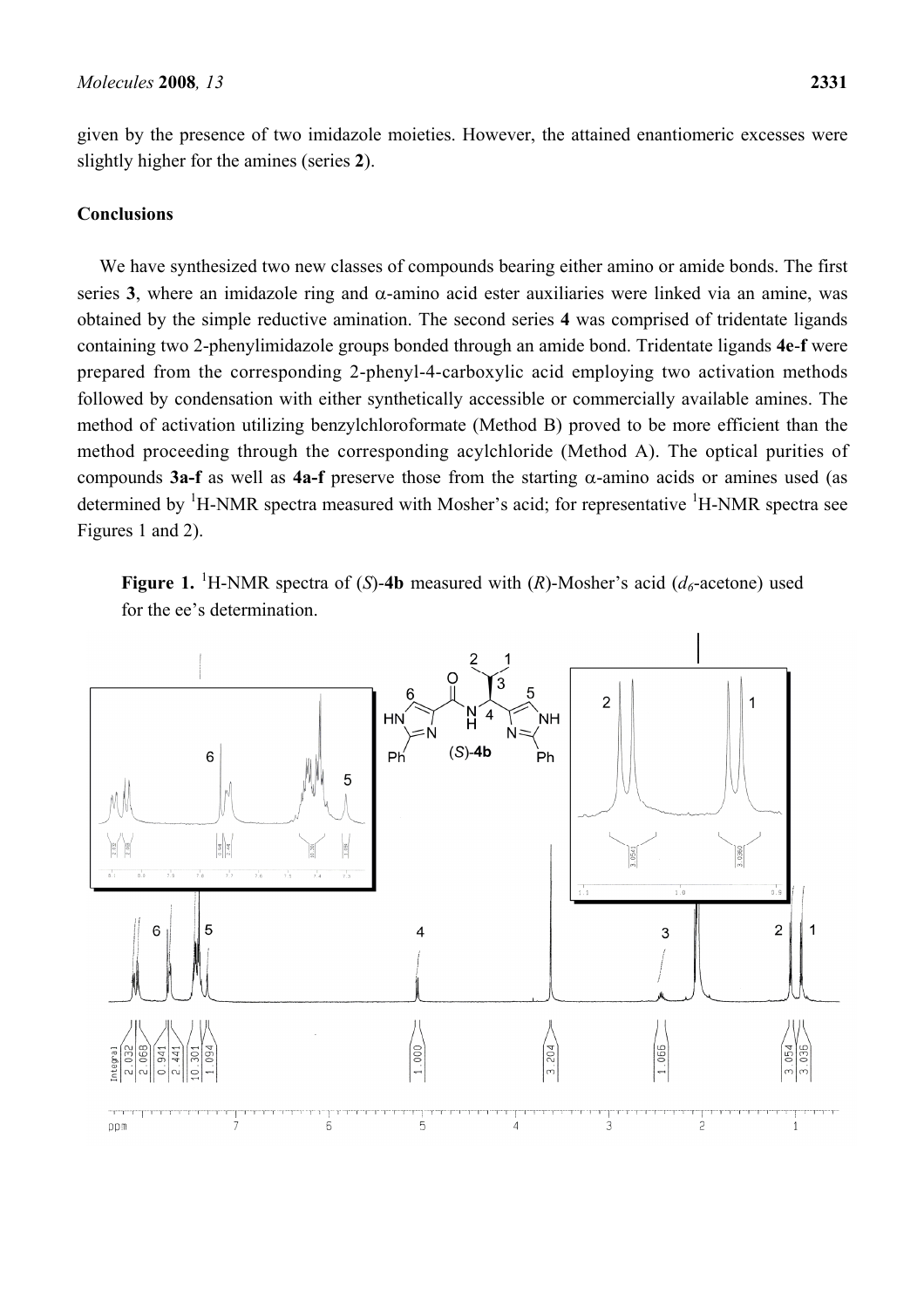**Figure 2.** <sup>1</sup>H-NMR spectra of (*rac*)-4b measured with (*R*)-Mosher's acid ( $d_6$ -acetone) used for the ee's determination (compare in particular the 2-H signals with (*S*)-**4b** on the Figure 1).



The enantioselectivity of both ligand series were examined in the Henry reaction. Whereas the amines as well as the amides were able to catalyze the reaction, both compared amine series (**2** and **3**) revealed to be more efficient catalysts (stronger bases), while higher yields were observed. In general, the attained enantiomeric excesses were poor nevertheless higher ee's were measured for the amines as well as for the ligands bearing bulkier substituents.

### **Experimental**

#### *General*

The 2-phenylimidazole-4-carbaldehyde [25], α-amino acid esters [26], 2-phenylimidazole-4 carboxylic acid (**5**) [24] and chiral amines **6a-e** [4] were synthesized according to literature procedures. (*R*)-Mosher's acid refers to (*R*)-(+)-α-methoxy-α-trifluoromethylphenylacetic acid (Aldrich). The Henry reaction was carried out under the conditions given in [17]. Reagents and solvents (reagent grade) were purchased from Aldrich or Fluka and used as received. THF was freshly distilled from Na/benzophenone under N<sub>2</sub>. Evaporation and concentration *in vacuo* were performed at water aspirator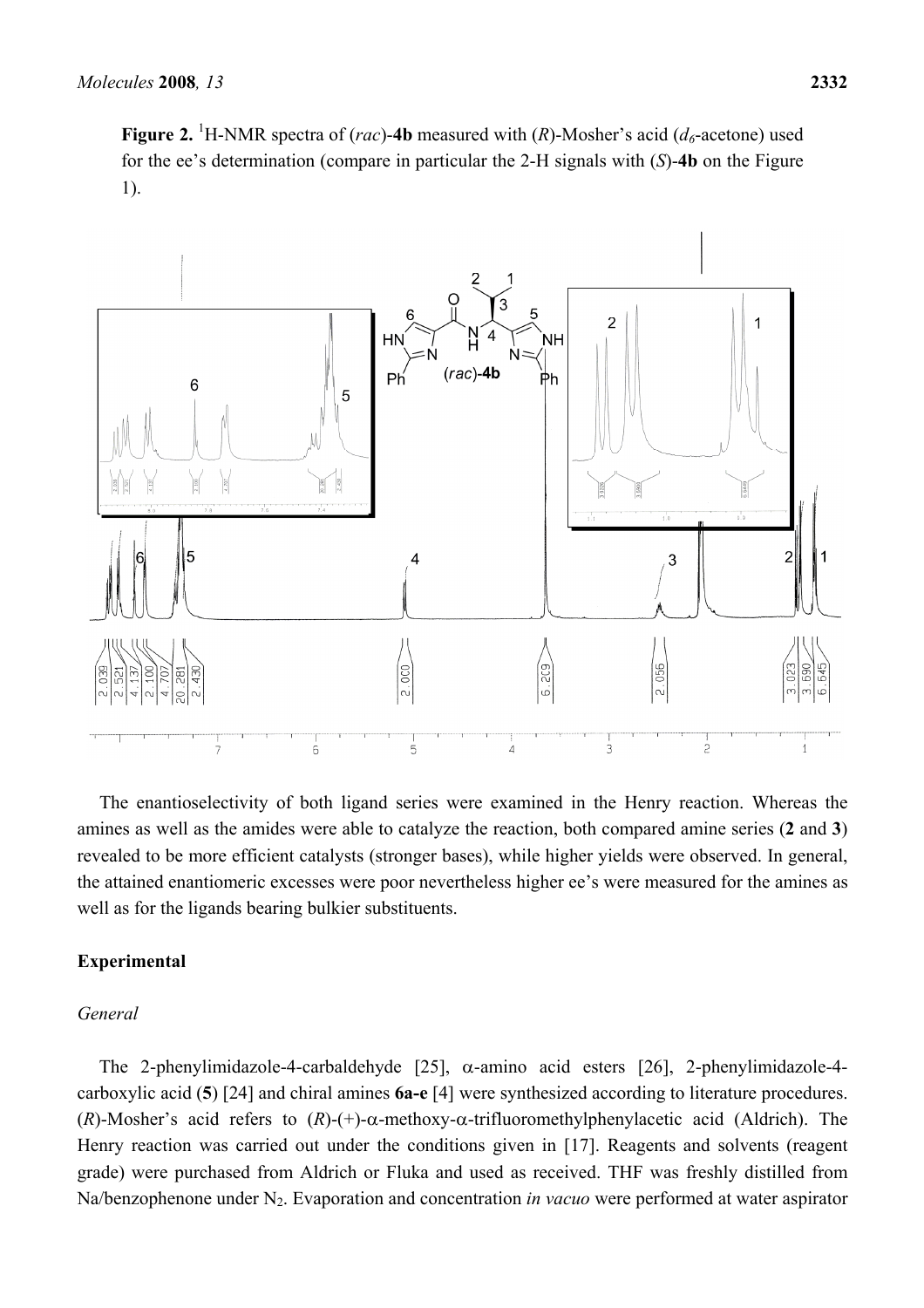pressure. The reductive aminations were carried out in a ROTH pressure vessel. Column chromatography (CC) was carried out with  $SiO<sub>2</sub> 60$  (particle size 0.040-0.063 mm, 230-400 mesh; Merck) and commercially available solvents. Thin-layer chromatography (TLC) was conducted on aluminium sheets coated with  $SiO<sub>2</sub>$  60 F254 obtained from Merck, with visualization by UV lamp (254) or 360 nm). Melting points (M.p.) were measured on a Büchi B-540 melting-point apparatus in open capillaries and are uncorrected. <sup>1</sup>H- and <sup>13</sup>C-NMR spectra were recorded in CD<sub>3</sub>OD at 500 MHz or 125 MHz, respectively, with Bruker AVANCE 500 instrument at 20 °C. Chemical shifts are reported in ppm relative to the signal of Me<sub>4</sub>Si. Residual solvent signals in the  ${}^{1}H$  and  ${}^{13}C$ -NMR spectra were used as an internal reference  $(CD_3OD - 3.31$  and 49.15 ppm for <sup>1</sup>H- and <sup>13</sup>C-NMR, respectively). Coupling constants (*J*) are given in Hz. The apparent resonance multiplicity is described as s (singlet), br s (broad singlet), d (doublet), t (triplet), q (quartet) and m (multiplet). 2-Phenyl protons in compounds **3a-f** and **4a-f** were marked as Ar*H*. 5-Imidazole protons in compounds **4a-e** were marked as  $H_{\text{Im}}/H_{\text{Im}}$  (left/right imidazole ring according to the scheme in Table 3). Additional NMR techniques such as  ${}^{1}H$ - ${}^{1}H$  COSY, HMBC, and HMQC spectra were further used for regular signal assignment (especially for distinguishing  $H_{\text{ImL}}$  and  $H_{\text{ImR}}$  signals in compounds **4a-f**, and for regular carbon assignment). Optical rotation values were measured on a Perkin Elmer 341 instrument, concentration  $c$  is given in g/100 mL CH<sub>3</sub>OH. The enantiomeric excesses were determined by chiral HPLC analysis on a Daicel Chiracel OB column and simultaneously deduced from  $\lceil \alpha \rceil$  values [17].

### *General method for reductive amination. Preparation of* **3a-f**

Catalyst - Pd/active carbon (0.05 g; 10%, Aldrich<sup>®</sup>) was added to a solution of 2-phenylimidazole-4-carbaldehyde (0.40 g; 2.3 mmol) and  $\alpha$ -amino acid ester (2.3 mmol) in dry methanol (15 mL) and triethylamine (0.35 mL; 2.4 mmol). The solution was degassed and saturated with hydrogen in an autoclave at 1 MPa at 55 °C for 2 h. The catalyst was filtered off, washed with methanol and the filtrate concentrated *in vacuo*. The crude product was purified by  $CC$  ( $SiO<sub>2</sub>$ ; ethyl acetate/methanol 4:0.7).

*(2S)-Methyl 2-[(2-phenyl-1H-imidazol-4-yl)methylamino]propanoate* (**3a**). Prepared from (*S*)-alanine methyl ester hydrochloride in 56% yield; m.p. 145-146 °C;  $[\alpha]_D^{20} = -8.9$  (*c* 0.05, CH<sub>3</sub>OH); <sup>1</sup>H-NMR:  $\delta$ = 1.34 (3H, d, *J* = 7.0, C*H*3), 3.50 (1H, q, *J* = 7.0, C*H*NH), 3.70 (3H, s, OC*H*3), 3.77 (1H, d, *J* = 13.8, C*H*<sub>2</sub>NH), 3.83 (H, d, *J* = 13.8, C*H*<sub>2</sub>NH), 7.07 (1H, s, *H*<sub>Im</sub>), 7.37 (1H, t, *J* = 7.4, Ar*H*), 7.44 (2H, t, *J* = 7.4, Ar*H*,), 7.85 (2H, d,  $J = 7.4$ , Ar*H*); <sup>13</sup>C-NMR:  $\delta = 18.5$  (*CH*<sub>3</sub>), 44.5 (*CH*<sub>2</sub>NH), 52.7 (O*CH*<sub>3</sub>), 56.60  $(CHNH)$ , 122.1  $(C5<sub>Im</sub>)$ , 126.5  $(ArH)$ , 130.0  $(ArH)$ , 130.1  $(ArH)$ , 131.4  $(Ar<sub>g</sub>)$ , 137.6  $(C4<sub>Im</sub>)$ , 148.3  $(C_{2m})$ , 176.4  $(COOCH_3)$ ; Elemental analysis (%) calcd. for C<sub>14</sub>H<sub>17</sub>N<sub>3</sub>O<sub>2</sub>: C 64.85, H 6.61, N 16.20; found: C 64.90, H 6.58, N 16.23.

*(2S)-Methyl 3-methyl-2-[(2-phenyl-1H-imidazol-4-yl)methylamino]butanoate* (**3b**). Prepared from (*S*) valine methyl ester hydrochloride in 73% yield; m.p. 141-142 °C;  $[\alpha]_D^{20} = -22.8$  (*c* 0.05, CH<sub>3</sub>OH); <sup>1</sup>H-NMR:  $\delta$  = 0.91 (3H, d, *J* = 6.9, (CH<sub>3</sub>)<sub>2</sub>), 0.94 (3H, d, *J* = 6.9, (CH<sub>3</sub>)<sub>2</sub>), 1.91-1.97 (1H, m, CH(CH<sub>3</sub>)<sub>2</sub>), 3.11 (1H, d, *J* = 5.8, C*H*NH), 3.65 (3H, s, OCH3), 3.67 (1H, d, *J* = 14.0, C*H*2NH), 3.77 (1H, d, *J* = 14.0, C*H*2NH), 6.99 (1H, s, *H*Im), 7.36 (1H, t, *J* = 7.5, Ar*H*), 7.42 (2H, t, *J* = 7.5, Ar*H*), 7.84 (2H, d, *J* =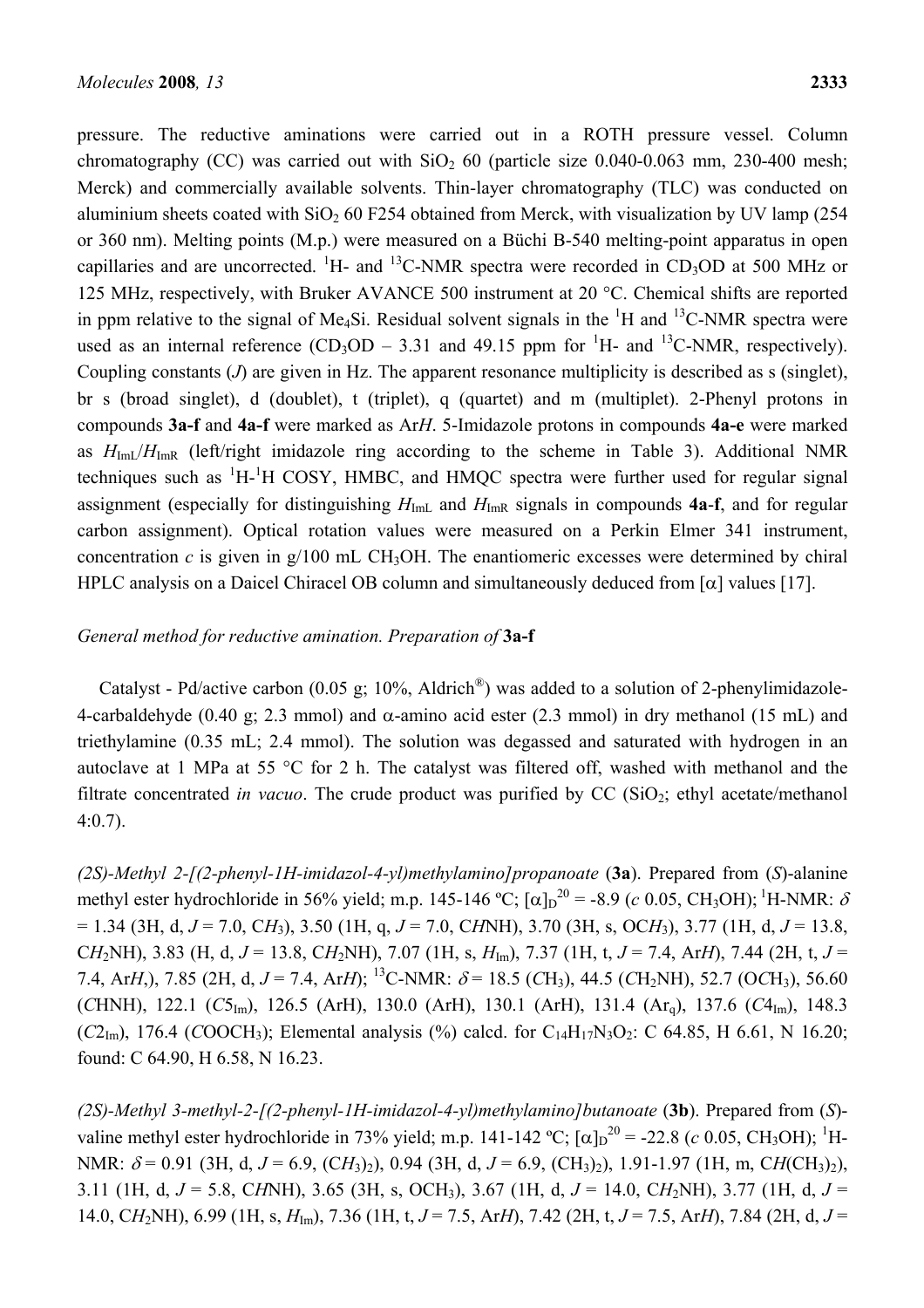7.5, Ar*H*); 13C-NMR: δ 19.3 ((*C*H3)2), 32.7 (*C*H(CH3)2), 45.3 (*C*H2NH), 52.4 (O*C*H3), 67.5 (*C*HNH), 122.2 (*C*5Im), 126.4 (ArH), 129.8 (ArH), 130.1 (ArH), 131.6 (Arq), 138.2 (*C*4Im),148.1 (*C*2Im), 176.5 (*COOCH*<sub>3</sub>); Elemental analysis (%) calcd. for  $C_{16}H_{21}N_3O_2$ : C 66.88, H 7.37, N 14.62; found: C 66.91, H 7.33, N 14.60.

*(2S)-Methyl 4-methyl-2-[(2-phenyl-1H-imidazol-4-yl)methylamino]pentanoate* (**3c**). Prepared in 34% yield from (*S*)-leucine methyl ester hydrochloride; m.p. 115-117 °C;  $[\alpha]_D^{20} = -22.0$  (*c* 0.05, CH<sub>3</sub>OH); <sup>1</sup>H-NMR:  $\delta$  = 0.85 (3H, d, *J* = 6.6, (CH<sub>3</sub>)<sub>2</sub>), 0.92 (3H, d, *J* = 6.6, (CH<sub>3</sub>)<sub>2</sub>), 1.47-1.52 (2H, m, CH<sub>2</sub>CH), 1.66-1.70 (1H, m, C*H*(CH3)2), 3.38 (1H, t, *J* = 7.2, C*H*NH), 3.67 (3H, s, OC*H*3), 3.68 (1H, d, *J* = 13.9, C*H*<sub>2</sub>NH), 3.79 (1H, d, *J* = 13.9, C*H*<sub>2</sub>NH), 7.01 (1H, s, *H*<sub>Im</sub>), 7.37 (1H, t, *J* = 7.5, Ar*H*), 7.44 (2H, t, *J* = 7.5, Ar*H*), 7.84 (2H, d,  $J = 7.2$ , Ar*H*); <sup>13</sup>C-NMR:  $\delta = 23.0$  (*CH*<sub>3</sub>)<sub>2</sub>), 23.1 (*CH*<sub>3</sub>)<sub>2</sub>), 26.2 (*CH*(*CH*<sub>3</sub>)<sub>2</sub>), 43.7 (*C*H*2*CH), 45.0 (br, *C*H2NH), 52.4 (O*C*H3), 60.2 (*C*HNH), 122.2 (*C*5Im), 126.5 (ArH), 129.9 (ArH), 130.1 (ArH), 131.6 (Arq), 148.2 (*C*2Im), 177.2 (*C*OOCH3), *C*4Im is missing; Elemental analysis (%) calcd. for C<sub>17</sub>H<sub>23</sub>N<sub>3</sub>O<sub>2</sub>: C 67.75, H 7.69, N 13.94; found: C 67.73, H 7.72, N 13.98.

*(2S,3S)-Methyl 3-methyl-2-[(2-phenyl-1H-imidazol-4-yl)methylamino]pentanoate* (**3d**). Prepared from (2*S*,3*S*)-isoleucine methyl ester hydrochloride in 38% yield; m.p. 93-98 °C;  $[\alpha]_D^{20} = -9.2$  (*c* 0.05, CH<sub>3</sub>OH); <sup>1</sup>H-NMR:  $\delta$  = 0.87-0.93 (6H, m, CHC*H<sub>3</sub>* and CH<sub>2</sub>C*H<sub>3</sub>*), 1.17-1.24 (1H, m, C*H<sub>2</sub>CH<sub>3</sub>)*, 1.50-1.55 (1H, m, C*H2*CH3), 1.70-1.72 (1H, m, C*H*CH3), 3.23 (1H, d, *J* = 5.7, C*H*NH), 3.65 (3H, s, OC*H*3), 3.67 (1H, d, *J* = 14.0, C*H2*NH), 3.77 (1H, d, *J* = 14.0, C*H2*NH), 6.99 (1H, s, *H*Im), 7.36 (1H, t, *J* = 7.4, Ar*H*), 7.43 (2H, t,  $J = 7.4$ , Ar*H*), 7.84 (2H, d,  $J = 7.8$ , Ar*H*); <sup>13</sup>C-NMR:  $\delta = 12.0$  (CH<sub>2</sub>CH<sub>3</sub>), 15.9 (CH*C*H3), 27.1 (*C*H2CH3), 39.7 (*C*HCH3), 45.3 (*C*H2NH), 52.1 (O*C*H3), 66.1 (*C*HNH), 122.2 (*C*5Im), 126.7 (ArH), 129.9 (ArH), 130.1 (ArH), 131.6 (Arq), 148.2 (*C*2Im), 176.4 (*C*OOCH3), *C*4Im is missing; Elemental analysis (%) calcd. for C<sub>17</sub>H<sub>23</sub>N<sub>3</sub>O<sub>2</sub>: C 67.75, H 7.69, N 13.94; found: C 67.72, H 7.73, N 13.96.

*(2S)-Methyl 3-phenyl-2-[(2-phenyl-1H-imidazol-4-yl)methylamino]propanoate* (**3e**). Prepared from (*S*)-phenylalanine methyl ester hydrochloride in 66% yield; m.p. 165-166 °C;  $[\alpha]_D^{20} = -13.4$  (*c* 0.05, CH<sub>3</sub>OH); <sup>1</sup>H-NMR:  $\delta$  = 2.94 (2H, 2, *J* = 9.7, CH<sub>2</sub>Ph), 3.58 (3H, s, OCH<sub>3</sub>), 3.61 (1H, t, *J* = 7.1, C*H*NH), 3.68 (1H, d, *J* = 14.0, C*H*2NH), 3.78 (1H, d, *J* = 14.0, C*H2*NH), 6.92 (1H, s, *H*Im), 7.14-7.30 (5H, m, Ph), 7.36 (1H, t,  $J = 7.0$ , Ar*H*), 7.43 (2H, t,  $J = 7.7$ , Ar*H*), 7.81 (2H, d,  $J = 7.3$ , Ar*H*); <sup>13</sup>C-NMR:  $\delta$  = 40.4 (*C*H<sub>2</sub>Ph), 45.2 (br, *CH*<sub>2</sub>NH), 52.3 (O*CH*<sub>3</sub>), 63.3 (*CHNH*), 122.3 (*C*5<sub>Im</sub>), 126.5 (ArH), 127.9 (Ph), 129.6 (Ph), 129.9 (ArH), 130.1 (ArH), 130.4 (Ph), 131.5 (Arq), 138.6 (Phq), 148.2 (*C*2Im), 176.0 (*COOCH<sub>3</sub>*), *CA*<sub>Im</sub> is missing; Elemental analysis  $\frac{6}{9}$  calcd. for C<sub>20</sub>H<sub>21</sub>N<sub>3</sub>O<sub>2</sub>: C 71.62, H 6.31, N 12.53; found: C 71.65, H 6.25, N 12.59.

*(2S)-Methyl 2-phenyl-2-[(2-phenyl-1H-imidazol-4-yl)methylamino]ethanoate* (**3f**). Synthesized from (S)-glycine methyl ester hydrochloride in 23% yield; m.p. 157-158 °C;  $[\alpha]_D^{20} = -16.7$  (*c* 0.05, CH<sub>3</sub>OH); <sup>1</sup>H-NMR:  $\delta$  = 3.63 (3H, s, OCH<sub>3</sub>), 3.73 (2H, s, CH<sub>2</sub>NH), 4.47 (1H, s, CHNH), 7.00 (1H, s, *H*<sub>Im</sub>), 7.28-7.44 (8H, m, Ar*H* and Ph), 7.84 (2H, d,  $J = 7.4$ , Ar*H*); <sup>13</sup>C-NMR:  $\delta = 44.3$  (*CH*<sub>2</sub>NH), 52.8 (O*C*H3), 65.7 (*C*HNH), 122.4 (*C*5Im), 126.5 (ArH), 129.7 (Ph), 129.5 (Ph), 129.9 (Ph), 130.0 (ArH),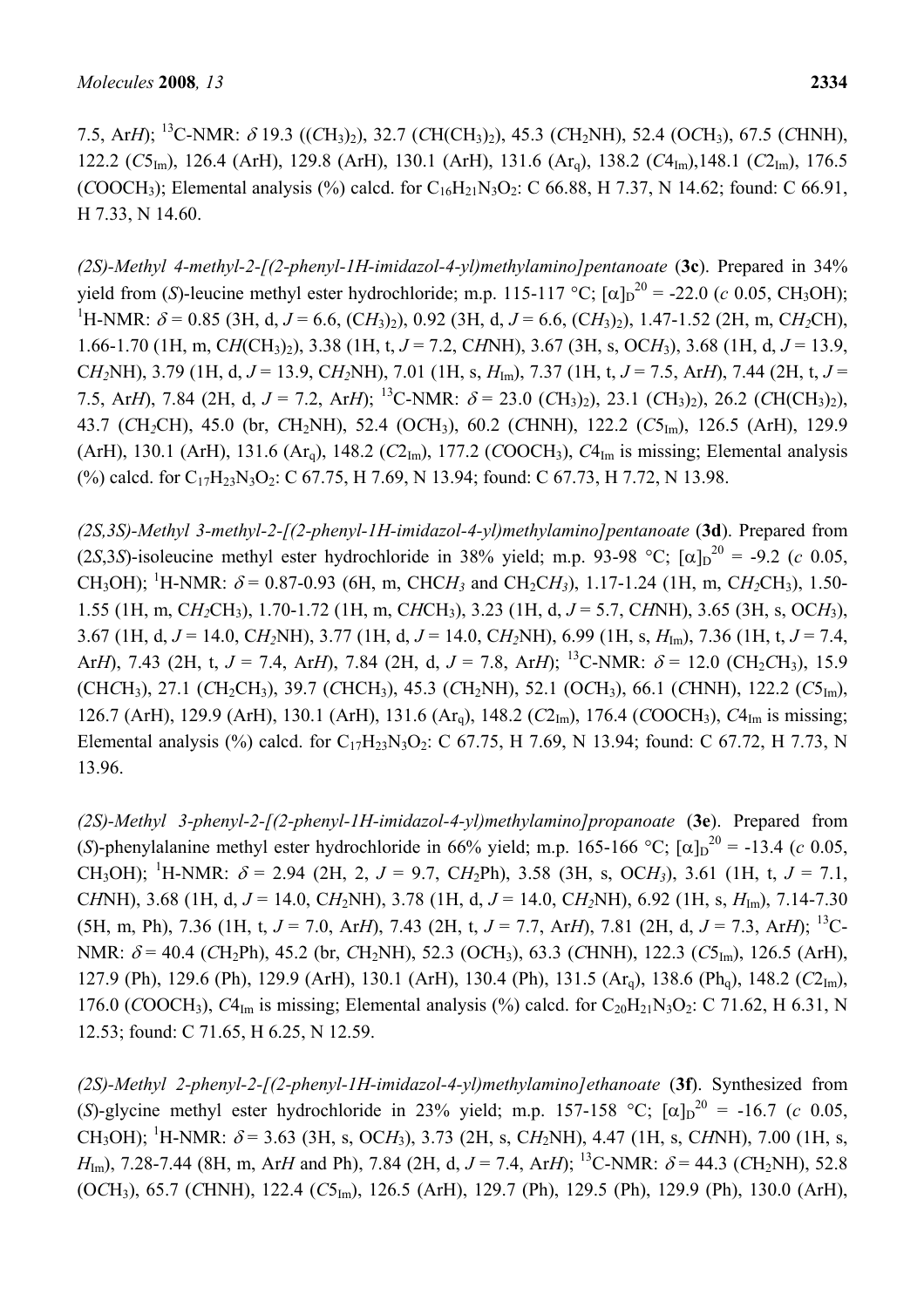130.1 (ArH), 131.5 (Ar<sub>a</sub>), 139.1 (Ph<sub>a</sub>), 148.3 (*C*2<sub>Im</sub>), 174.6 (*COOCH*<sub>3</sub>), *C*4<sub>Im</sub> is missing; Elemental analysis (%) calcd. for  $C_{19}H_{19}N_3O_2$ : C 71.01, H 5.96, N 13.08. Found: C 71.07, H 6.03, N 12.99.

# *General procedure for the preparation of* **4a-f**

## *Method A*

Thionyl chloride (5 mL; 69 mmol) was added dropwise to a stirred and ice-cooled suspension of **5**  (1.0 g; 5.3 mmol) in dry THF (200 mL). The reaction mixture was refluxed for 6 h, all of the volatiles evaporated *in vacuo* and the crude acylchloride used in the next step without further purification. A solution of the amine **6a-f** (4.7 mmol) in dry THF (30 mL) was added dropwise to a stirred and icecooled solution of the above acylchloride (1 g; 4.8 mmol) in dry THF (180 mL), followed by gradual addition of triethylamine (1.5 mL, 10.7 mmol) as rapidly as pH doesn't exceed 7. The reaction mixture was stirred for 12 h at 25 °C, the precipitated triethylamine hydrochloride filtered off, the filtrate concentrated *in vacuo* and the residue purified by CC (SiO<sub>2</sub>; ethyl acetate/methanol 4:0.7).

## *Method B*

Benzylchlorofomate (0.97 mL 6.8 mmol) was added dropwise to a solution of **5** (1.0 g; 5.3 mmol) and triethylamine (1.5 mL; 10.8 mmol) in dry THF (200 mL) under  $N_2$  at -10<sup>o</sup>. The reaction mixture was stirred for an additional 30 min whereupon a solution of amine **6a-f** (5.2 mole) in dry THF (30 mL) was added. The reaction was stirred for 12 h at 25 ºC, the precipitated triethylamine hydrochloride filtered off, the filtrate concentrated *in vacuo* and the crude product purified by  $CC$  ( $SiO<sub>2</sub>$ ; ethyl acetate/methanol 4:0.7).

*(1S)-2-Phenyl-N-[1-(2-phenyl-1H-imidazol-4-yl)ethyl]-1H-imidazole-4-carboxamide* (**4a**). This compound was synthesized from amine **6a** in yields of 23 (method A) and 24% (method B), respectively; m.p. 134-135 °C;  $[\alpha]_D^{20} = +95.6$  (*c* 0.05, CH<sub>3</sub>OH). <sup>1</sup>H-NMR:  $\delta = 1.62$  (3H, d, *J* = 6.9, C*H*<sub>3</sub>), 5.32 (1H, q, *J* = 6.9, C*H*NH), 7.08 (1H, s,  $H_{ImR}$ ), 7.31-7.43 (6H, m, Ar*H*), 7.73 (1H, s,  $H_{ImL}$ ), 7.84 (2H, d,  $J = 7.3$ , Ar*H*), 7.89 (2H, d,  $J = 7.1$ , Ar*H*). <sup>13</sup>C-NMR:  $\delta = 21.2$  (CH<sub>3</sub>), 44.1 (CHNH), 118.4 ( $C5<sub>ImR</sub>$ ), 123.4 ( $C5<sub>ImL</sub>$ ), 126.7 (ArH), 126.9 (ArH), 129.9 (ArH), 130.0 (ArH), 130.1 (ArH), 130.5 (ArH), 131.0 (Ar<sub>a</sub>), 131.4 (Ar<sub>a</sub>), 137.2 ( $C4_{\text{Im}L}$ ), 143.1 ( $C4_{\text{Im}R}$ ), 148.4 ( $C2_{\text{Im}R}$ ), 148.9 ( $C2_{\text{Im}L}$ ), 164.2 (*CONH*). Elemental analysis (%) calcd. for  $C_{21}H_{19}N_5O$ : C 70.57, H, 5.36; N, 19.59. Found: C, 70.55; H, 5.40; N, 19.54.

*(1S)-N-[2-Methyl-1-(2-phenyl-1H-imidazol-4-yl)propyl]-2-phenyl-1H-imidazole-4-carboxamide* (**4b**). This compound was synthesized from amine **6b** in yields of 30 (method A) and 35% (method B), respectively; m.p. 127-128 °C;  $[\alpha]_D^{20} = +48.0$  (*c* 0.05, CH<sub>3</sub>OH). <sup>1</sup>H-NMR:  $\delta = 0.95$  (3H, d, *J* = 6.7,  $(CH_3)_{2}$ , 1.06 (3H, d, *J* = 6.7, (CH<sub>3</sub>)<sub>2</sub>), 2.29-2.35 (1H, m, CH(CH<sub>3</sub>)<sub>2</sub>), 5.04 (1H, d, *J* = 5.8, CHNH), 7.09 (1H, s, *H*ImR), 7.30-7.44 (6H, m, Ar*H*), 7.74 (1H, s, *H*ImL), 7.85 (2H, d, *J* = 7.3, Ar*H*), 7.91 (2H, d,  $J = 7.2$ , Ar*H*). <sup>13</sup>C-NMR:  $\delta = 19.4$  ((*C*H<sub>3</sub>)<sub>2</sub>), 20.4 ((*C*H<sub>3</sub>)<sub>2</sub>), 34.2 (*C*H(*CH*<sub>3</sub>)<sub>2</sub>), 54.1 (*CHNH*), 119.2 (*C*5ImR), 123.1 (*C*5ImL), 126.4 (ArH), 126.9 (ArH), 129.9 (ArH), 130.0 (ArH), 130.1 (ArH), 130.5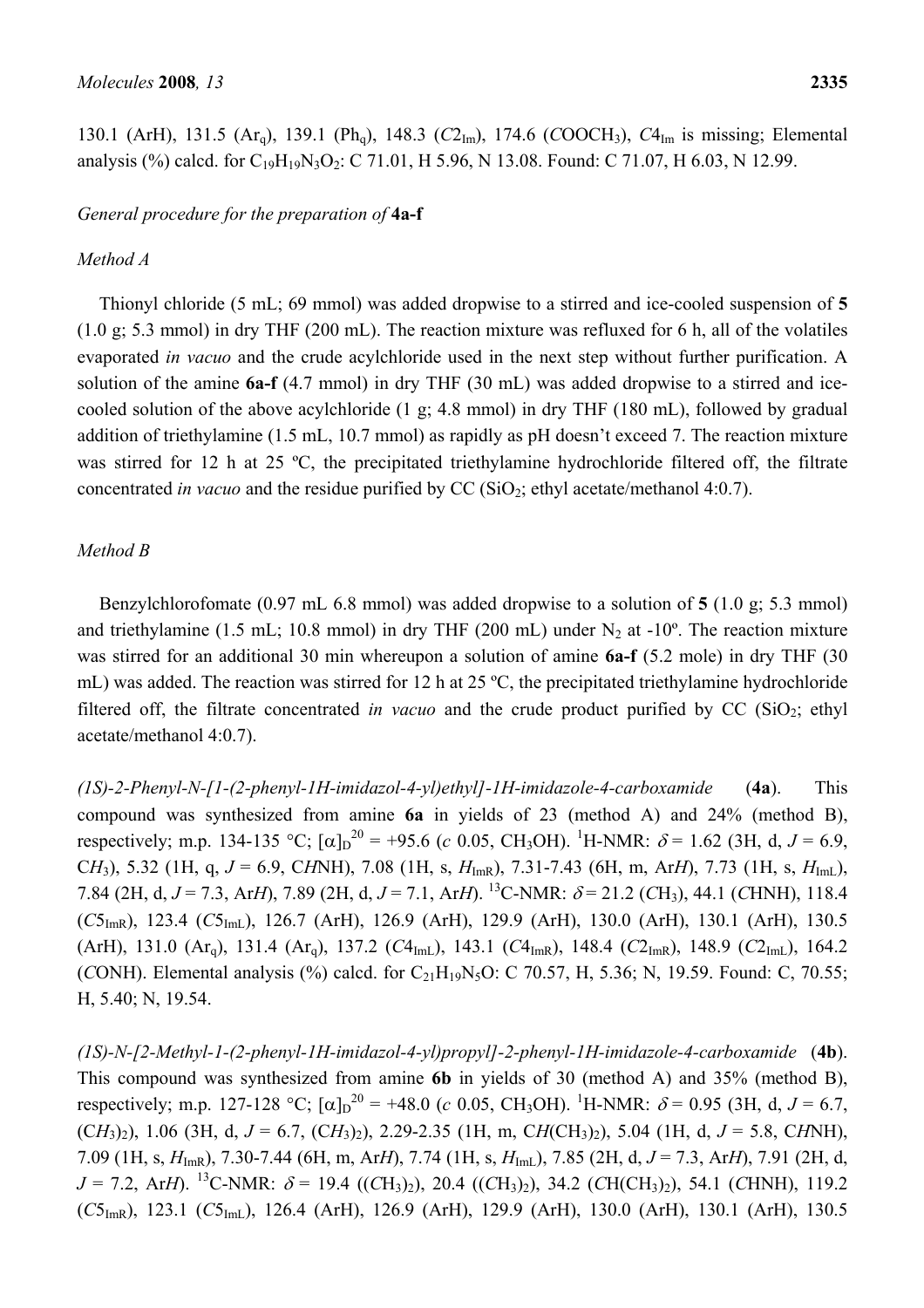(ArH), 131.1 (Arq), 131.5 (Arq), 137.5 (*C*4ImL), 141.1 (*C*4ImR), 148.2 (*C*2ImR), 148.8 (*C*2ImL), 164.6 (*CONH*). Elemental analysis (%) calcd. for  $C_{23}H_{23}N_5O$ : C 71.67, H 6.01, N 18.17. Found: C 71.66, H 5.97, N 18.20.

*(1S)-N-[3-Methyl-1-(2-phenyl-1H-imidazol-4-yl)butyl]-2-phenyl-1H-imidazole-4-carboxamide* (**4c**). This compound was synthesized from amine **6c** in yields of 16 (method A) and 25% (method B), respectively; m.p. 155-157 °C;  $[\alpha]_D^{20} = +48.8$  (*c* 0.05, CH<sub>3</sub>OH). <sup>1</sup>H-NMR:  $\delta$  = 0.99 (6H, deceptively t, *J* = 6.2, (C*H*3)2), 1.66-1.71 (1H, m, C*H*(CH3)2), 1.87 (2H, t, *J* = 6.9, C*H2*CH), 5.35 (1H, t, *J* = 7.5, C*H*NH), 7.07 (1H, s, *H*ImR), 7.31-7.45 (6H, m, Ar*H*), 7.73 (1H, s, *H*ImL), 7.85 (2H, d, *J* = 7.2, Ar*H*), 7.90 (2H, s,  $J = 7.2$ , Ar*H*). <sup>13</sup>C-NMR:  $\delta = 22.8$  ((*CH3*)<sub>2</sub>),, 23.3 ((*CH3*)<sub>2</sub>), 26.4 (*CH*(*CH3*)<sub>2</sub>), 45.4 (*C*H2CH), 46.4 (*C*HNH), 118.7 (*C*5ImR), 123.0 (*C*5ImL), 126.6 (ArH), 126.9 (ArH), 129.9 (ArH), 130.0 (ArH), 130.1 (ArH), 130.5 (ArH), 131.1 (Arq), 131.6 (Arq), 138.1 (*C*4ImL), 142.3 (*C*4ImR), 148.4  $(C_{2ImR})$ , 148.8  $(C_{2ImL})$ , 165.1 (*CONH*). Elemental analysis (%) calcd. for  $C_{24}H_{25}N_5O$ : C 72.16, H 6.31, N 17.53. Found: C 72.15, H 6.36, N 17.50.

# *(1S,2S)-N-[2-Methyl-1-(2-phenyl-1H-imidazol-4-yl)butyl]-2-phenyl-1H-imidazole-4-carboxamide*

(**4d**). This compound was synthesized from amine **6d** in yields of 13 (method A) and 34% (method B), respectively; m.p. 144-145 °C;  $[\alpha]_D^{20} = +36.0$  (*c* 0.05, CH<sub>3</sub>OH). <sup>1</sup>H-NMR:  $\delta = 0.93$  (3H, d, *J* = 6.7, CHCH<sub>3</sub>), 0.96 (3H, t,  $J = 7.5$ , CH<sub>2</sub>CH<sub>3</sub>), 1.25-1.30 (1H, m, CH<sub>2</sub>CH<sub>3</sub>), 1.68-1.73 (1H, m, CH<sub>2</sub>CH<sub>3</sub>), 2.09-2.14 (1H, m, C*H*CH3), 5.09 (1H, d, *J* = 8.2, C*H*NH), 7.09 (1H, s, *H*ImR), 7.30-7.46 (6H, m, Ar*H*), 7.73 (1H, s,  $H_{\text{Im}1}$ ), 7.85 (2H, d,  $J = 7.4$ , Ar*H*), 7.92 (2H, d,  $J = 7.3$ , Ar*H*). <sup>13</sup>C-NMR:  $\delta = 11.8$ (*C*H3CH), 16.6 (*C*H3CH2), 26.6 (*C*H2CH3), 40.4 (*C*HCH3), 52.8 (*C*HNH), 119.0 (*C*5ImR), 123.6  $(C5<sub>Im</sub>)$ , 126.6 (ArH), 126.9 (ArH), 129.9 (ArH), 130.0 (ArH), 130.1 (ArH), 130.5 (ArH), 131.1 (Ar<sub>a</sub>), 131.5 (Arq), 137.8 (*C*4ImL), 141.3 (*C*4ImR), 148.2 (*C*2ImR), 148.8 (*C*2ImL), 165.0 (*C*ONH). Elemental analysis (%) calcd. for  $C_{24}H_{25}N_5O$ : C 72.16, H 6.31, N 17.53. Found: C 72.23, H 6.25, N 17.61.

*(1S)-2-Phenyl-N-[2-phenyl-1-(2-phenyl-1H-imidazol-4-yl)ethyl]-1H-imidazole-4-carboxamide* (**4e**). This compound was synthesized from amine **6e** in yields of 17 (method A) and 22% (method B), respectively; m.p. 187-188 °C;  $[\alpha]_D^{20} = +33.0$  (*c* 0.05, CH<sub>3</sub>OH). <sup>1</sup>H-NMR:  $\delta = 3.23-3.35$  (2H, m, C*H*<sub>2</sub>Ph), 5.49 (1H, t, *J* = 7.3, C*H*NH), 6.97 (1H, s,  $H_{ImR}$ ), 7.11 (1H, t, *J* = 7.3, Ph), 7.19 (2H, t, *J* = 7.3, Ph), 7.22 (2H, d, *J* = 7.2, Ph), 7.32-7.44 (6H, m, Ar*H*), 7.69 (1H, s, *H*ImL), 7.86 (2H, d, *J* = 7.4, Ar*H*), 7.89 (2H, d,  $J = 7.2$ , Ar*H*). <sup>13</sup>C-NMR:  $\delta = 42.5$  (*C*H<sub>2</sub>Ph), 50.1 (*C*HNH), 118.6 (*C*5<sub>ImR</sub>), 123.7 (*C*5<sub>ImL</sub>), 126.6 (ArH), 126.9 (ArH),, 127.6 (Ph), 129.4 (ArH), 129.9 (Ph), 130.0 (ArH), 130.1 (ArH), 130.5 (Ph), 131.1 (Arq), 131.5 (Arq), 137.9 (*C*4ImL), 139.5 (Phq), 141.6 (*C*4ImR), 148.4 (*C*2ImR), 148.8  $(C_{2 \text{Im } L})$ ,164.5 (*CONH*). Elemental analysis (%) calcd. for  $C_{27}H_{23}N_5O$ : C 74.81, H 5.35, N 16.16. Found: C 74.78, H 5.41, N 16.14.

*(1S)-2-Phenyl-N-(1-phenylethyl)-1H-imidazole-4-carboxamide* (**4f**). This compound was synthesized from commercially available (*S*)-1-phenylethanamine (**6f**) in yields of 44 (method A) and 42% (method B), respectively; m.p. 163-164 °C;  $[\alpha]_D^{20} = +142.0$  (*c* 0.05, CH<sub>3</sub>OH). <sup>1</sup>H-NMR:  $\delta$  = 1.55 (3H, d, *J* = 7.0, C*H*3), 5.21 (1H, q, *J* = 7.0, C*H*NH), 7.22 (1H, t, *J* = 7.4, Ph), 7.31 (2H, t, *J* = 7.4, Ph), 7.39- 7.48 (5H, m, Ar*H* and Ph), 7.72 (1H, s,  $H_{Im}$ ), 7.91 (2H, d,  $J = 7.1$ , Ar*H*). <sup>13</sup>C-NMR:  $\delta = 22.7$  (CH<sub>3</sub>),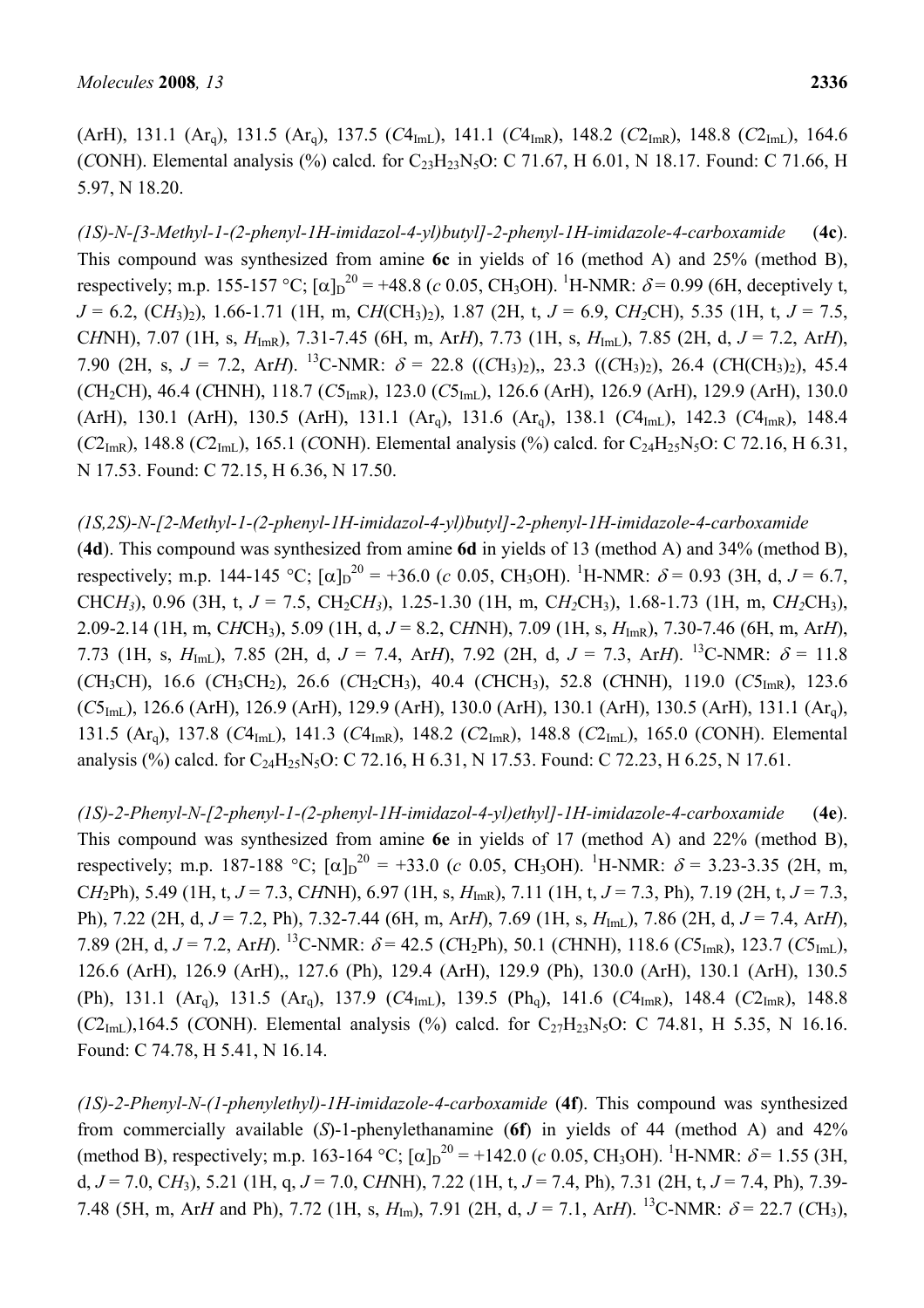50.2 (*C*HNH), 122.8 (*C*5Im), 126.9 (ArH), 127.3 (ArH), 128.3 (Ph), 129.7 (Ph), 130.2 (ArH), 130.6 (Ph), 131.1  $(Ar_q)$ , 145.2  $(Ph_q)$ , 148.6  $(C2_{Im})$ , 164.2  $(CONH)$ . Elemental analysis  $(^{9}o)$  calcd. for  $C_{18}H_{17}N_3O$ : C 74.20, H 5.88, N 14.42. Found: C 74.17, H 5.85, N 14.46.

## **Acknowledgements**

This research was supported by the Ministry of Education, Youth and Sport of the Czech Republic (MSM 0021627501).

## **References**

- 1. Corelli, F.; Summa, V.; Brogi, A.; Monteagudo, E.; Botta, M. Chiral azole derivatives. 2.1 Synthesis of enantiomerically pure 1-alkylimidazoles. *J. Org. Chem.* **1995**, *60*, 2008-2015.
- 2. Groarke, M.; McKervey, M. A.; Nieuwenhuyzen, M. Synthesis of amino acid-derived imidazoles from enantiopure *N*-protected α-amino glyoxals. *Tetrahedron Lett.* **2000**, *41*, 1275-1278.
- 3. Rűther, T.; Done, M. C.; Cavell, K. J.; Peacock, E. J.; Skelton, B. W.; White, A. H. Novel methylpalladium(II) complexes bearing tridentate imidazole-based chelate ligands: synthesis, structural characterization, and reactivity. *Organometallics* **2001**, *20*, 5522-5531.
- 4. Bureš, F.; Kulhánek, J. Chiral imidazole derivatives synthesis from enantiopure *N*-protected α-amino acids. *Tetrahedron Asymmetry* **2005**, *16*, 1347-1354.
- 5. Jiang, H.-Y.; Zhou, C.-H.; Luo, K.; Chen, H.; Lan, J.-B.; Xie, R.-G. Chiral imidazole metalloenzyme models: synthesis and enantioselective hydrolysis for α-amino acid esters. *J. Mol. Catal. A: Chem.* **2006**, *260*, 288-294.
- 6. Matsuoka, Y.; Ishida, Y.; Sasaki, D.; Saigo, K. Synthesis of enantiopure 1-substituted, 1,2-disubstituted, and 1,4,5-trisubstituted imidazoles from 1,2-amino alcohols. *Tetrahedron* **2006**, *62*, 8199-8206.
- 7. Marek, A.; Kulhánek, J.; Ludwig, M.; Bureš, F. Facile synthesis of optically active imidazole derivatives. *Molecules* **2007**, *12*, 1183-1190.
- 8. Thomas, P. J.; Axtell, A. T.; Klosin, J.; Peng, W.; Rand, C. L.; Clark, T. P.; Landis, C. R.; Abboud, K. A. Asymmetric hydroformylation of vinyl acetate: Application in the synthesis of optically active isoxazolines and imidazoles. *Org. Lett.* **2007**, *9*, 2665-2668.
- 9. Gulevich, A. V.; Balenkova, E. S.; Nenajdenko, V. G. The first example a diastereoselective Thio-Ugi reaction: A new synthetic approach to chiral imidazole derivatives. *J. Org. Chem.* **2007**, *72*, 7878-7885.
- 10. Mlostoń, G.; Mucha, P.; Urbaniak, K.; Broda, K.; Heimgartner, H. Synthesis of optically active 1-(1-phenylethyl)-1*H*-imidazoles derived from 1-phenylethylamine. *Helv. Chim. Acta* **2008**, *91*, 232-236.
- 11. Gerstenberg, B. S.; Lin, J.; Mimieux, Y. S.; Brown, L. E.; Oliver, A. G.; Konopelski, J. P. Structural characterization of an enantiomerically pure amino acid imidazolide and direct formation of the β-lactam nucleus from an α-amino acid. *Org. Lett.* **2008**, *10*, 369-372.
- 12. De Luca, L. Naturally occurring and synthetic imidazoles: Their chemistry and their biological activities. *Curr. Med. Chem.* **2006**, *13*, 1-23.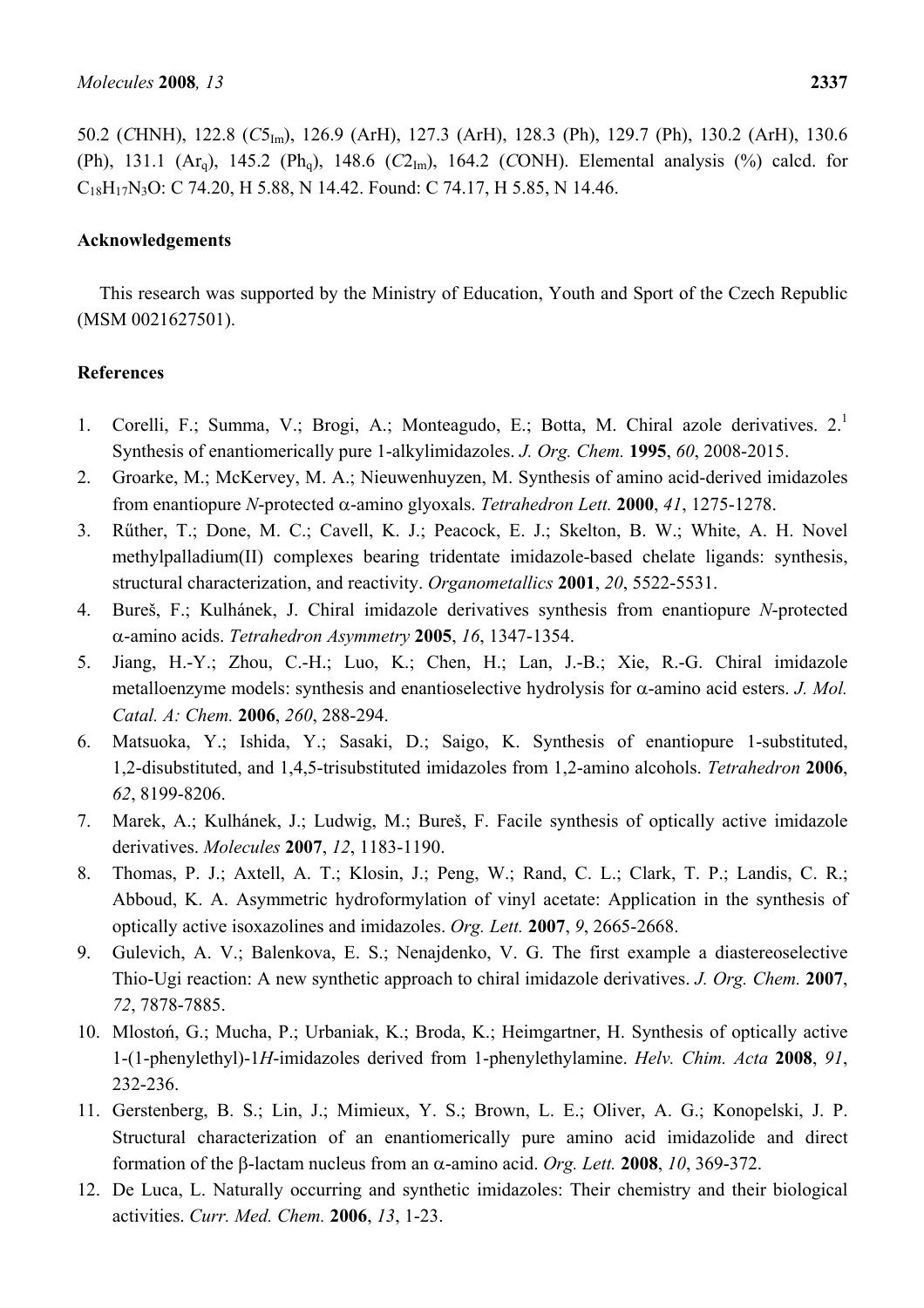- 13. Boiani, M.; González, M. Imidazole and benzimidazole derivatives as chemotherapeutic agents. *Mini-Rev. Med. Chem.* **2005**, *5*, 409-424.
- 14. Suwiński, J.; Szczepankeiwicz, W.; Świerczek, K.; Walczak, K. Synthesis of chiral imidazole derivatives as purine precursors. *Eur. J. Org. Chem.* **2003**, 1080-1084.
- 15. Katsuki, I.; Motoda, Y.; Sunatsuki, Y.; Matsumoto, N.; Nakashima, T.; Kojima, M. Spontaneous resolution induced by self-organization of chiral self-complementary cobalt(III) complexes with achiral tripod-type ligands containing three imidazole groups. *J. Am. Chem. Soc.* **2002**, *124*, 629- 640.
- 16. Nakamura, H.; Fujii, M.; Sunatsuki, Y.; Kojima, M.; Matsumoto, N. Cobalt(III) complexes of a tripodal ligand containing three imidazole groups: Properties and structures of racemic and optically active species. *Eur. J. Inorg. Chem.* **2008**, 1258-1267.
- 17. Bureš, F.; Szotkowski, T.; Kulhánek, J.; Pytela, O.; Ludwig, M.; Holčapek, M. Novel nitrogen ligands based on imidazole derivatives and their application in asymmetric catalysis. *Tetrahedron Asymmetry* **2006**, *17*, 900-907.
- 18. Hojabri, L.; Hartikka, A.; Moghaddam, F. M.; Arvidsson, P. I. A new imidazole-containing imidazolidinone catalyst for organocatalyzed asymmetric conjugate addition of nitroalkanes to aldehydes. *Adv. Synth. Catal.* **2007**, *349*, 740-748.
- 19. Kotsuki, H.; Hayakawa, H.; Wakao, M.; Shimanouchi, T.; Ochi, M. Synthesis of novel chiral diazole ligands for enantioselective addition of diethylzinc to benzaldehyde. *Tetrahedron Asymmetry* **1995**, *6*, 2665-2668.
- 20. Perl, N. R.; Leighton, J. L. Enantioselective Imidazole-Directed Allylation of Aldimines and Ketimines. *Org. Lett.* **2007**, *9*, 3699-3701.
- 21. Shitama, H.; Katsuki, T. Synthesis of metal-(pentadentate-salen) complexes: Asymmetric epoxidation with aqueous hydrogen peroxide and asymmetric cyclopropanation (salenH2: *N,N'* bis(salicylidene)ethylene-1,2-diamine. *Chem. Eur. J.* **2007**, *13*, 4849-4858.
- 22. Gullotti, M.; Santagostini, L.; Pagliarin, R.; Granata, A.; Casella, L. Synthesis and characterization of new chiral octadentate nitrogen ligands and related copper(II) complexes as catalysts for stereoselective oxidation of catechols. *J. Mol. Catal. A: Chem.* **2005**, *235*, 271-284.
- 23. Hodgson, R.; Douthwaite, R. E. Synthesis and asymmetric catalytic application of chiral imidazollium-phosphines derived from (1*R*,2*R*)-*trans*-diaminocyclohexane. *J. Organomet. Chem.*  **2005**, *690*, 5822-5831.
- 24. Sívek, R.; Pytela, O.; Bureš, F. Design and synthesis of optically active 2-phenylimdiazolecarboxamides featuring amino acid motive. *J. Heterocyclic Chem.* **2008**, in press.
- 25. Paul, R.; Brockman, J. A.; Hallett, W. A.; Hanifin, J. W.; Tarrant, M. E.; Torley, L. W.; Callahan, F. M.; Fabio, P. F.; Johnson, B. D.; Lenhard, R. H.; Schaub, R. E.; Wissner, A. Imidazo[1,5 *d*][1,2,4]triazines as potential antiasthma agents. *J. Med. Chem.* **1985**, *28*, 1704-1716.
- 26. Bull, S. D.; Davies, S. G.; Jones, S.; Sanganee, H. J. Asymmetric alkylation using SuperQuat auxiliaries – an investigation into the synthesis and stability of enolates derived from 5,5 disubstituted oxazolidin-2-ones. *J. Chem. Soc., Perkin Trans. 1* **1999**, 387-398.
- 27. Luzzio, F. A. The Henry reaction: recent examples. *Tetrahedron* **2001**, *57*, 915-945.